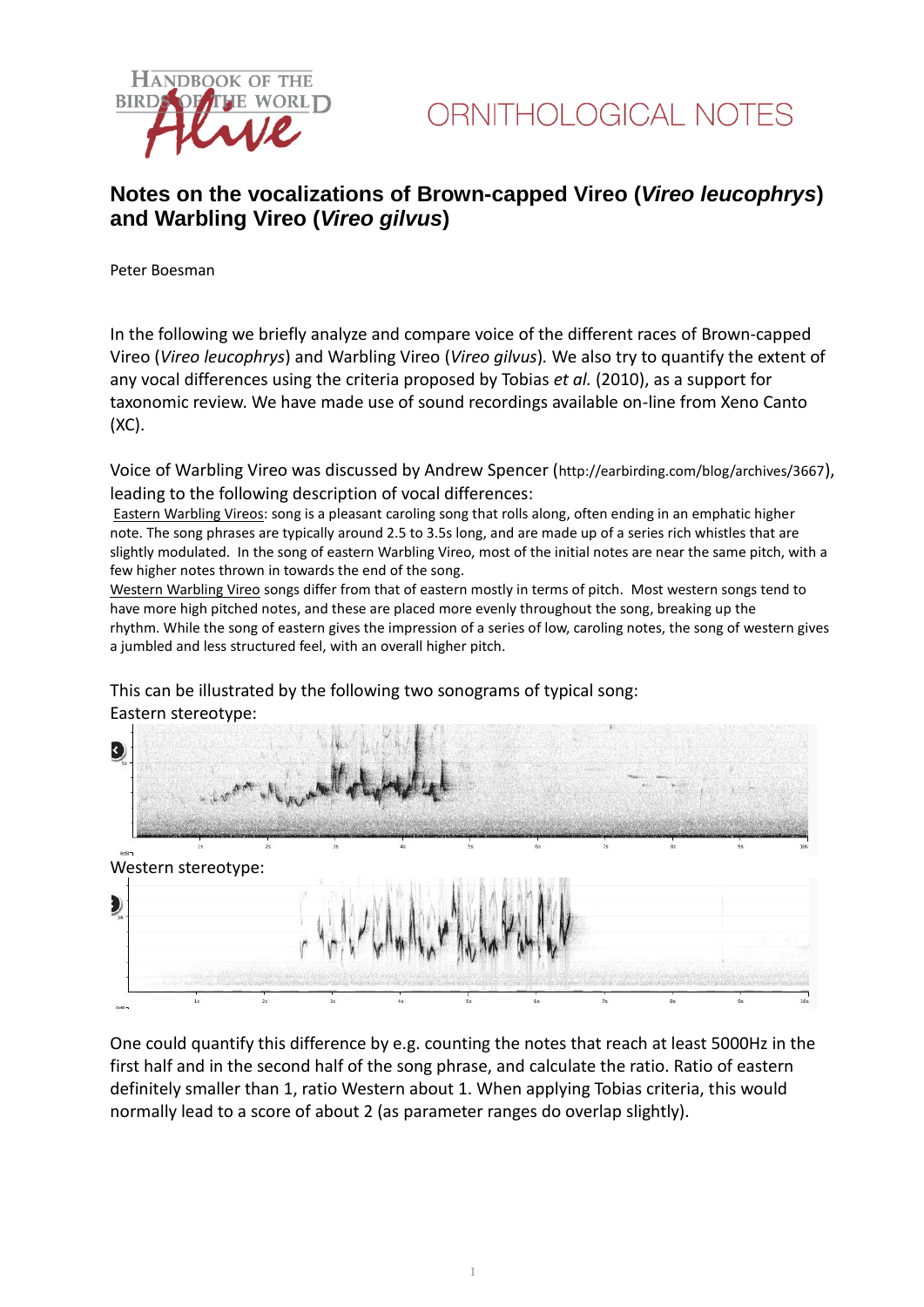

# ORNITHOLOGICAL NOTES

The Neotropical Brown-capped Vireo has a song similar to Warbling Vireo, and they are not always safely told apart, but the main call is very different (the former has high-pitched overslurred buzzy notes, the latter drawn-out low-pitched grating scolds)(Unfortunately, there are apparently no recordings of call of northern races of Brown-capped Vireo, to check if these are the same as southern populations).

Similar to the song comparison of Warbling Vireo, we can also analyze for Brown-capped Vireo whether there are consistent vocal differences between the races of this species. We haven't found any clear pattern however which would distinguish songs of any formed vocal groups. Northern populations seem to have more often lower-pitched notes (reaching 2kHz) than southern birds, but there is considerable overlap. A few examples:



Mexico